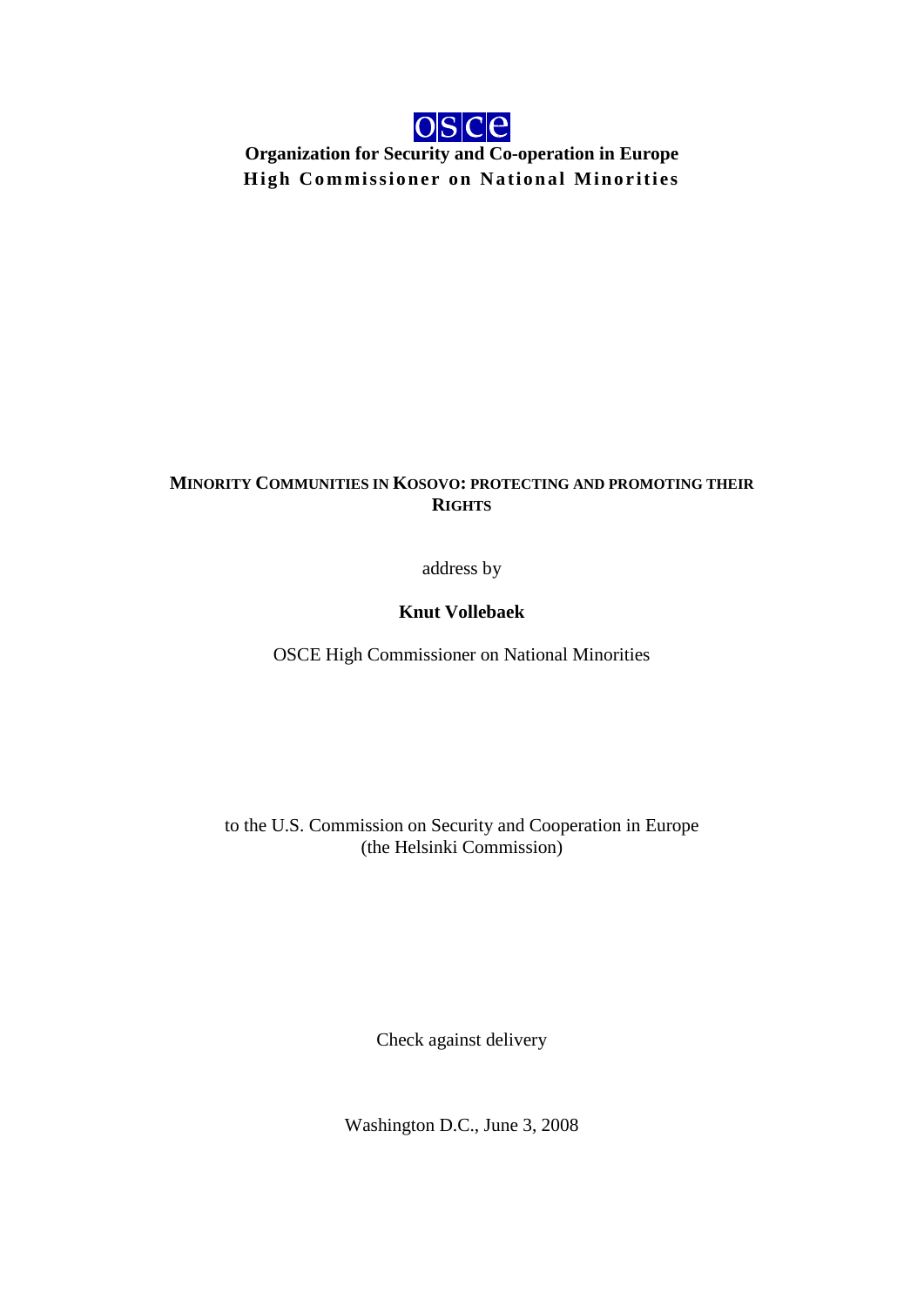Distinguished Members of the Congressional Helsinki Commission, Ladies and Gentlemen,

Good afternoon. Let me begin by thanking you for the invitation to address you today on the issue of minority protection in Kosovo.

Before I give you my assessment of the current situation and my recommendations for the improvement of the protection of Kosovo's smaller communities, it is essential that I clarify my position on Kosovo's legal status. In short, I remain status neutral. The areas that fall within the scope of my mandate – namely the status of inter-ethnic relations and the protection of Kosovo's minority communities – are areas that need to be addressed regardless of the ongoing debate or decision on its final status.

I was in Kosovo last week. During my (short) visit I met with the Special Representative of the Secretary-General of the United Nations, the Deputy International Civil Representative, the President, the Prime Minister, staff of the OSCE Mission as well as with officials and civil society representatives from different minority communities. This was my third official visit to Kosovo as OSCE High Commissioner on National Minorities, having been in Kosovo in September of last year and January of this year. Kosovo is one of my top priorities and I intend to continue to visit Kosovo on a regular basis.

During my last visit, I welcomed the calm that has prevailed in Kosovo since the declaration of independence on 17 February 2008. There have been no real interethnic incidents of any degree. The authorities have consistently made clear that they will not tolerate such incidents, and I have commended them for their proactive and consistent approach in this matter. The violent incidents that did occur took place mainly in the Northern part of Kosovo/Mitrovica and were directed at the United Nations and other representatives of the international community. At the same time, there have been no obvious improvements in the area of inter-ethnic relations, and the security incidents that did occur continue to keep the feelings of mistrust between communities alive. Let me also stress that the risk of violent inter-ethnic incidents in Kosovo continues to exist for as long as the underlying causes of the tensions between different ethnic groups remain unaddressed.

In the run-up to and after the declaration of independence, the authorities have taken important steps in putting into place a legal framework for minority protection. The Constitution and various laws regarding the protection and promotion of minority rights – such as the Law on the Rights of Communities and their Members, the Language Law and the Law on the Protection of Cultural Heritage – have been drawn up in close cooperation with the international community. When the Constitution enters into force on June 15, the President will promulgate all the above mentioned laws. At that stage, the basic minority rights framework will be in place. It is of high standard and as such in compliance with the international human and minority rights standards. Their implementation will be supervised by the International Civil Representative who will retain veto-rights over norms or actions of the Kosovo authorities which would violate it.

Thus, many of the norms and mechanisms that are meant to protect and promote the rights of minorities exist on paper. The situation in reality, however, is quite different.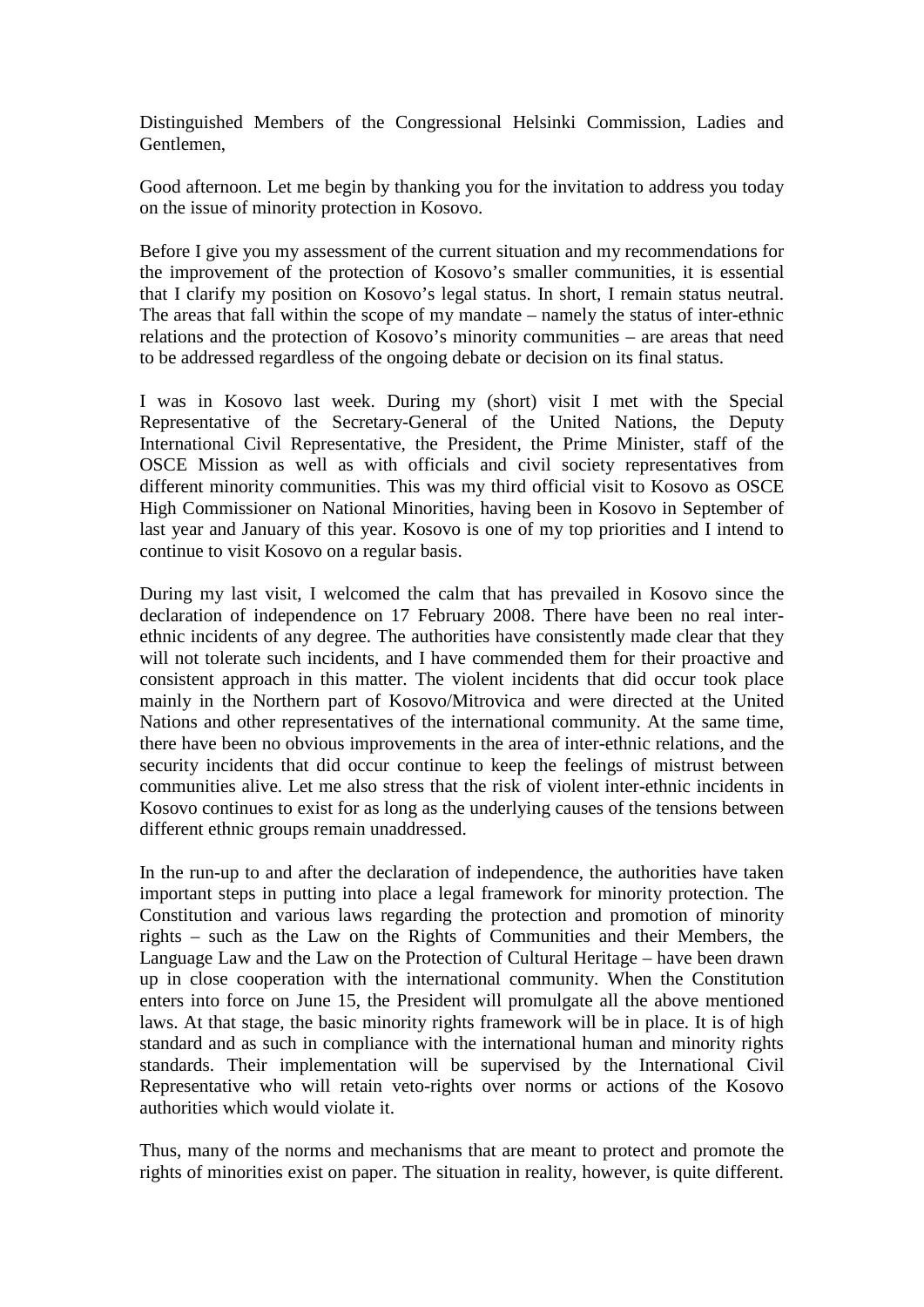It is difficult for Kosovo's non-majority communities. For some, it remains dire (most Roma and for some Serbian enclaves) or difficult for others (Turks, Bosniaks, some Serbian enclaves and areas). Discrimination, lack of freedom of movement, economic difficulties and potential violence are all aspects of daily life for some communities in Kosovo. This was eloquently phrased by a monitoring body of the Council of Europe which consists of independent experts in the field of minority rights (the Advisory Committee on the Framework Convention for the Protection of National Minorities)*:* 

*"Various advanced norms … have been introduced to tackle many of the key concerns of minority communities. However, the reality in Kosovo remains disconcertingly far from these laudable norms and plans*."

This statement was made about two years ago but remains entirely valid today. This is due to a whole host of reasons, some of which include a lack of financial means to implement some of the more meaningful measures, lack of human resources available to address certain problems, lack of full understanding of how such measures are meant to function, and, in most instances, a lack of goodwill and trust between Kosovo's communities, not least its two largest communities. In addition, the lack of economic development, which negatively affects the lives of the entire population in Kosovo, hits the minority communities particularly hard. With the exception of those members of minority communities who live in Pristina, and Serbs living in northern Mitrovica, minorities currently tend to live in rural areas, thus adversely affecting their standard of living compared to the majority Albanian community. Access to employment, particularly in the private sector, is affected by some minorities' restricted ability to move freely in public, their linguistic knowledge and the direct and indirect discrimination they continue to face. Thus, most minorities, in particular Serbs, have returned to rural environments where they feel safe, and survive on subsistence farming, provided they can have access to farmland. The public sector is the largest employer of minorities, but currently employs less that 1% of minority community members.

Nonetheless, as I mentioned earlier, there is now a legal framework with a number of important mechanisms, in place which is meant to enhance the participation of minorities in Kosovo's political, economic and social life. Now that most governmental powers have been transferred to the Kosovo authorities, the real challenge is on implementation. The Kosovo authorities will need to show their commitment by implementing the high standards they are committed to. Therefore, in my meetings with the authorities, I stressed four particular points:

First, I am somewhat concerned that it is often unclear which government institutions are responsible for the implementation of the legal provisions regarding specific minority rights (language, education, participation, culture, and special measures in employment). The present ambiguous institutional arrangements have somewhat obscured the respective authorities' responsibilities which may result in a lack of accountability for the implementation of minority rights. This needs to improve. E.g. the responsibilities of the Ministry for Communities and Returns (currently lead by a Kosovo Serb Minister) and those of the Prime Minister, who recently created an Office for Community Affairs, need to be clearly defined.

The second point I underlined in my meetings with the authorities is that it is now essential that the substantive minority rights are implemented. This concerns all substantive rights included in the Law on the Rights of Communities as well as other